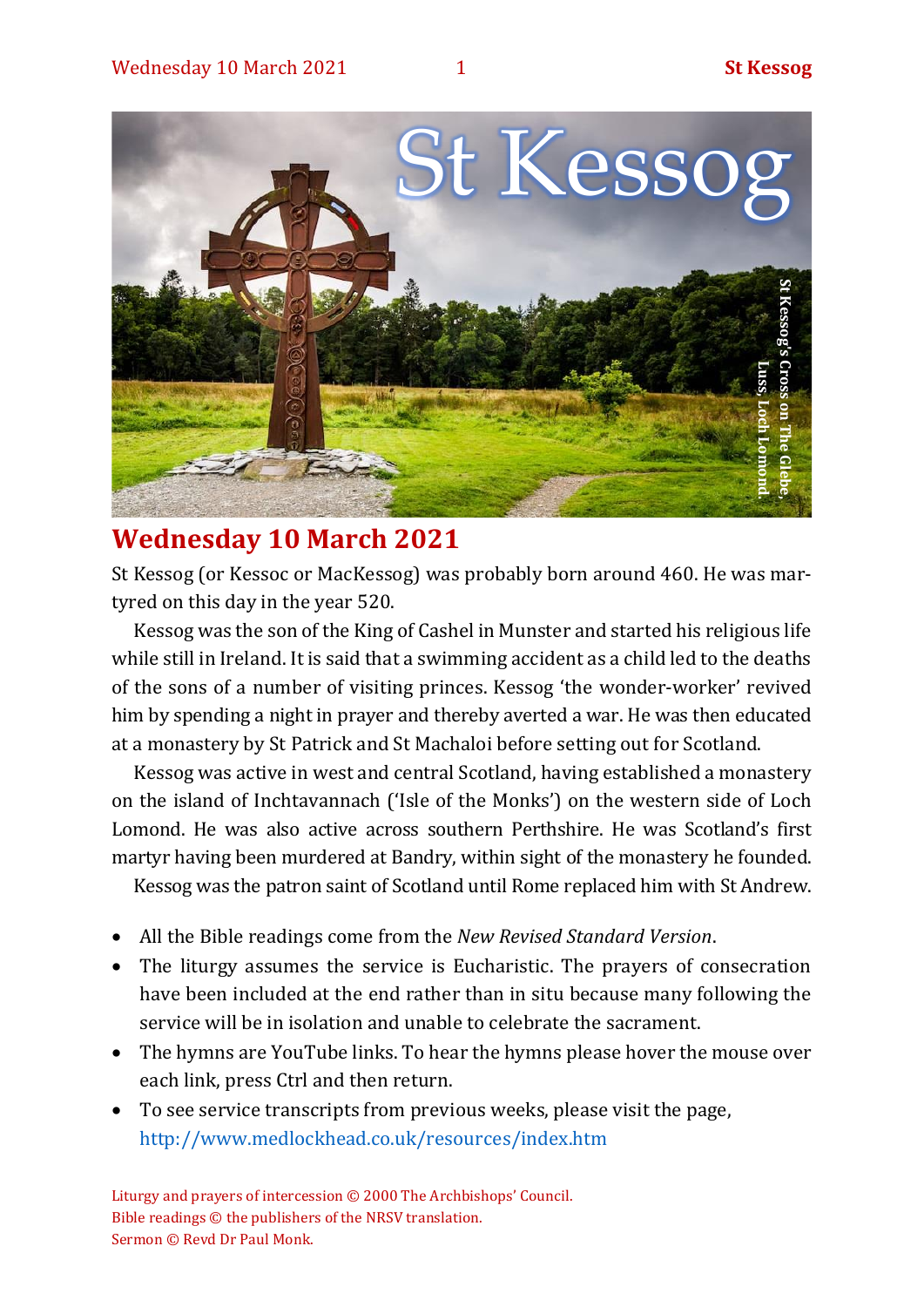# **Introduction and welcome**

HYMN 1 **[One Church, one faith, one Lord](https://www.youtube.com/watch?v=esJ7WWqG-dI&t=28s)** (click on this link to hear the hymn)

# **The Welcome**

In the name of the Father, and of the Son, and of the Holy Spirit

All **Amen.**

The Lord be with you

All **And also with you.**

# **The Preparation**

All **Almighty God,**

**to whom all hearts are open, all desires known, and from whom no secrets are hidden: cleanse the thoughts of our hearts by the inspiration of your Holy Spirit, that we may perfectly love you, and worthily magnify your holy name; through Christ our Lord. Amen.**

Our Lord Jesus Christ said:

The first commandment is this: 'Hear, O Israel, the Lord our God is the only Lord. You shall love the Lord your God with all your heart, with all your soul, with all your mind, and with all your strength.'

And the second is this: 'Love your neighbour as yourself.' There is no other commandment greater than these. On these two commandments hang all the law and the prophets.

### All **Amen. Lord, have mercy.**

Jesus said to the apostles, 'Go and make disciples of all the nations.' Conscious of our failure to obey his commands, let us call to mind our sins.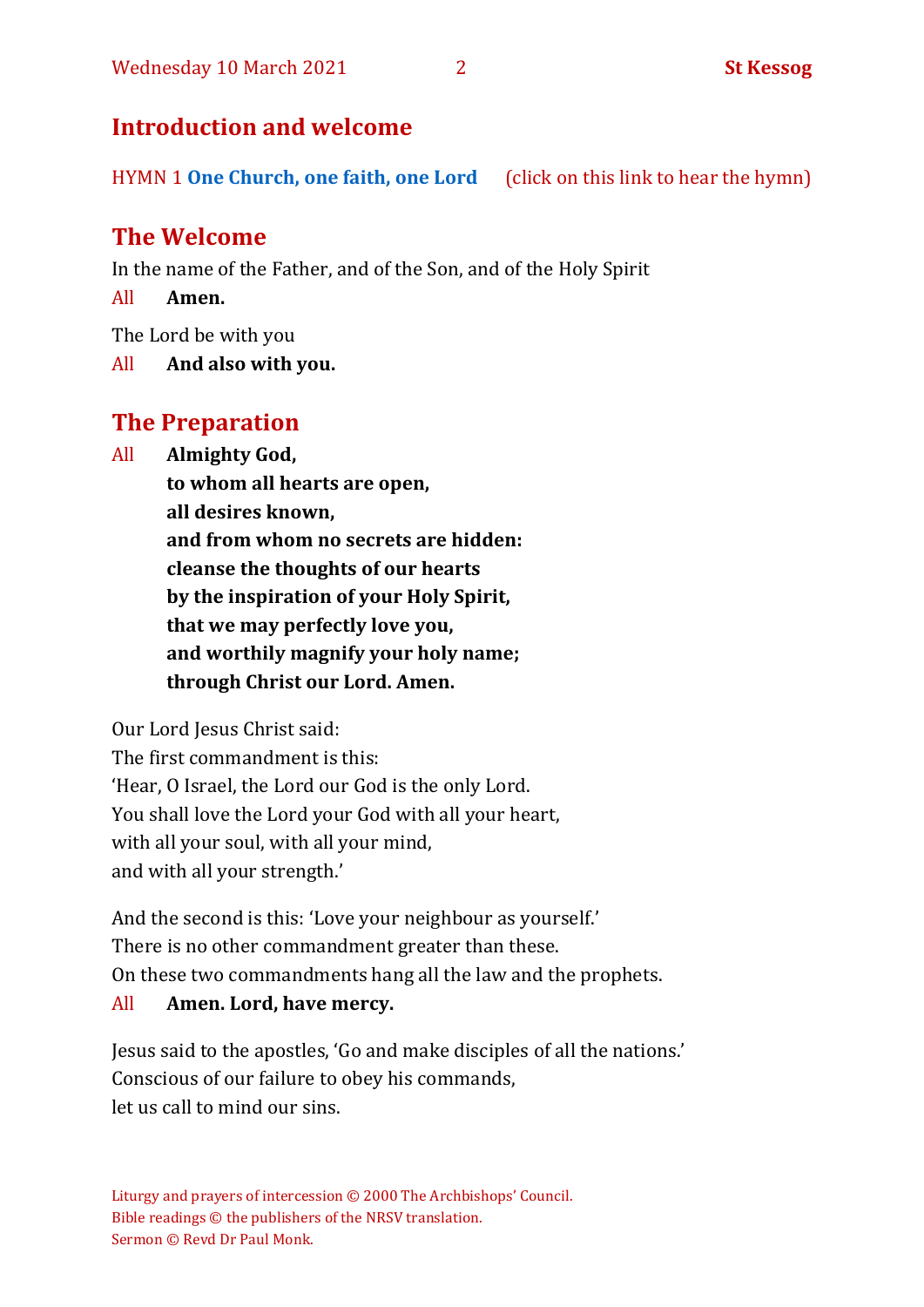All **Almighty God, our heavenly Father, we have sinned against you and against our neighbour in thought and word and deed, through negligence, through weakness, through our own deliberate fault. We are truly sorry and repent of all our sins. For the sake of your Son Jesus Christ, who died for us, forgive us all that is past and grant that we may serve you in newness of life to the glory of your name. Amen.**

Almighty God, who forgives all who truly repent, have mercy upon you, pardon and deliver you from all your sins, confirm and strengthen you in all goodness, and keep you in life eternal; through Jesus Christ our Lord. All **Amen.**

# **The Gloria**

It's usual to omit the Gloria during Lent

# **The Collect for St Kessog**

Everlasting God, whose servant Kessog carried the good news of your Son to the people of Scotland: grant that we who commemorate his service may know the hope of the gospel in our hearts and manifest its light in all our ways; through Jesus Christ your Son our Lord, who is alive and reigns with you, in the unity of the Holy Spirit, one God, now and for ever

#### All **Amen.**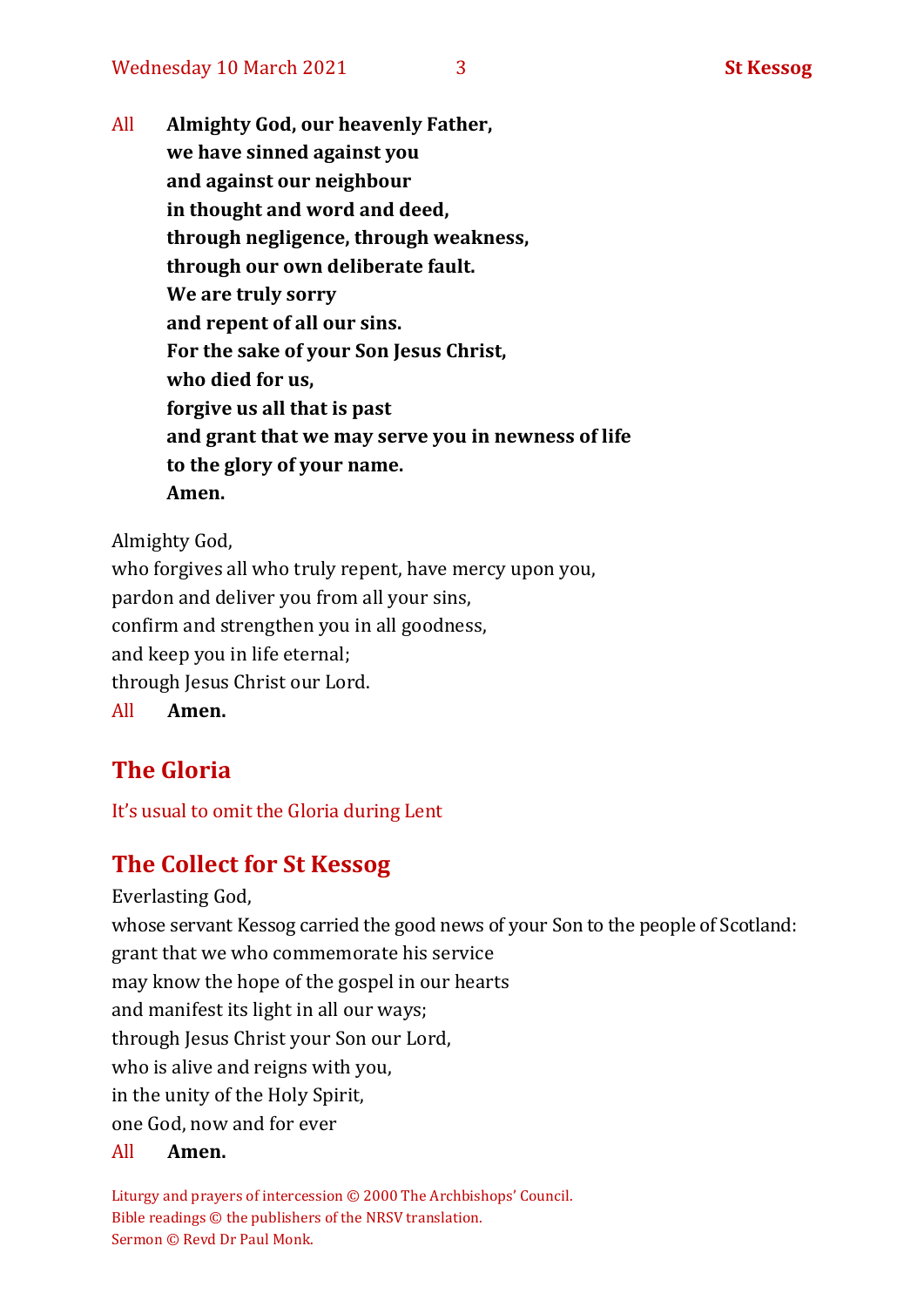# **First reading**

A reading from the book of the Prophet Isaiah How beautiful upon the mountains are the feet of the messenger who announces peace, who brings good news, who announces salvation, who says to Zion, 'Your God reigns.' Listen! Your sentinels lift up their voices, together they sing for joy; for in plain sight they see the return of the Lord to Zion. Break forth together into singing, you ruins of Jerusalem; for the Lord has comforted his people, he has redeemed Jerusalem. The Lord has bared his holy arm before the eyes of all the nations; and all the ends of the earth shall see the salvation of our God.' *Isaiah 52:7–10* This is the Word of the Lord

All **Thanks be to God.**

# **Second reading**

A reading from the Letter of St Paul to the Romans

The scripture says, 'No one who believes in him will be put to shame.' For there is no distinction between Jew and Greek; the same Lord is Lord of all and is generous to all who call on him. For, 'Everyone who calls on the name of the Lord shall be saved.'

But how are they to call on one in whom they have not believed? And how are they to believe in one of whom they have never heard? And how are they to hear without someone to proclaim him? And how are they to proclaim him unless they are sent? As it is written, 'How beautiful are the feet of those who bring good news!' *Romans 10:11–15* 

This is the Word of the Lord

### All **Thanks be to God.**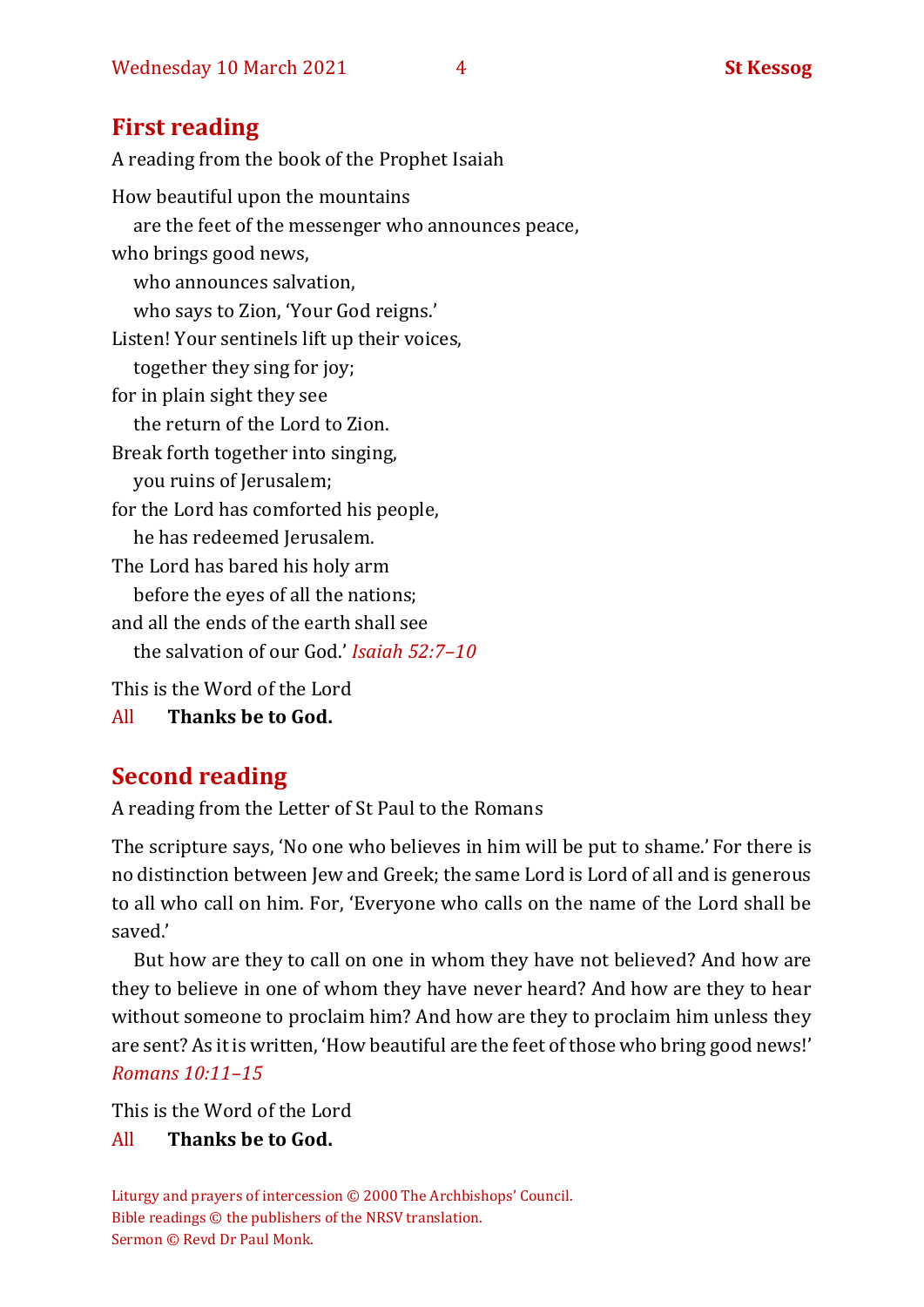#### HYMN 2 **[All](https://www.youtube.com/watch?v=e9FG12eTSbI) my hope on God is founded** (click on this link to hear the hymn)

# **Gospel reading**

Hear the Gospel of our Lord Jesus Christ according to Matthew

All **Glory to you O Lord.**

The eleven [remaining] disciples went to Galilee, to the mountain to which Jesus had directed them. When they saw him, they worshipped him; but some doubted. Jesus came and said to them, 'All authority in heaven and on earth has been given to me. Go therefore and make disciples of all nations, baptising them in the name of the Father and of the Son and of the Holy Spirit, and teaching them to obey everything that I have commanded you. And remember, I am with you always, to the end of the age.'*Matthew 28:16–end*

This is the Gospel of the Lord

All **Praise to you O Christ.** 

### **Sermon**

Today's Gospel reading appears to be shot through with contradiction. In context, Jesus is approaching the last minutes of his life on earth. He Ascended to heaven minutes after saying these words and then disappeared. Yet he says 'I am with you always'. How do we explain his contradiction? And how do we interpret the passage if it's also directed to *us* as disciples today? In short, how do we untangle this mess?

It's quite easy to unravel the confusion for the first disciples because Pentecost occurred ten days later, when they were filled with the Holy Spirit. The early Church always identified the Holy Spirit as the same spirit who had animated Jesus, so Pentecost was the process of Jesus returning; Pentecost was their first instalment of the second coming. That's why, when the Spirit changed the disciples at Pentecost, it empowering them to become more like Jesus. While each disciple remained entirely human, each also grew toward becoming a separate, distinct 'mini-Jesus'.

Jesus' promise to the first disciples seems valid, then, because they were only separated from Jesus for the short period between the Ascension until Pentecost.

But Pentecost was a unique, one-off event in the early history of the Church. Furthermore, it occurred two millennia ago. Pentecost therefore does not seem to answer Jesus' promise to be with *us '*to the end of the age'.

This passage occurs at the extreme end of Matthew's Gospel, and records Jesus giving the so-called 'Great Commission'. In it he spoke about baptism. In fact, he's effectively telling the disciples to perpetuate their own blessing gained at Pentecost.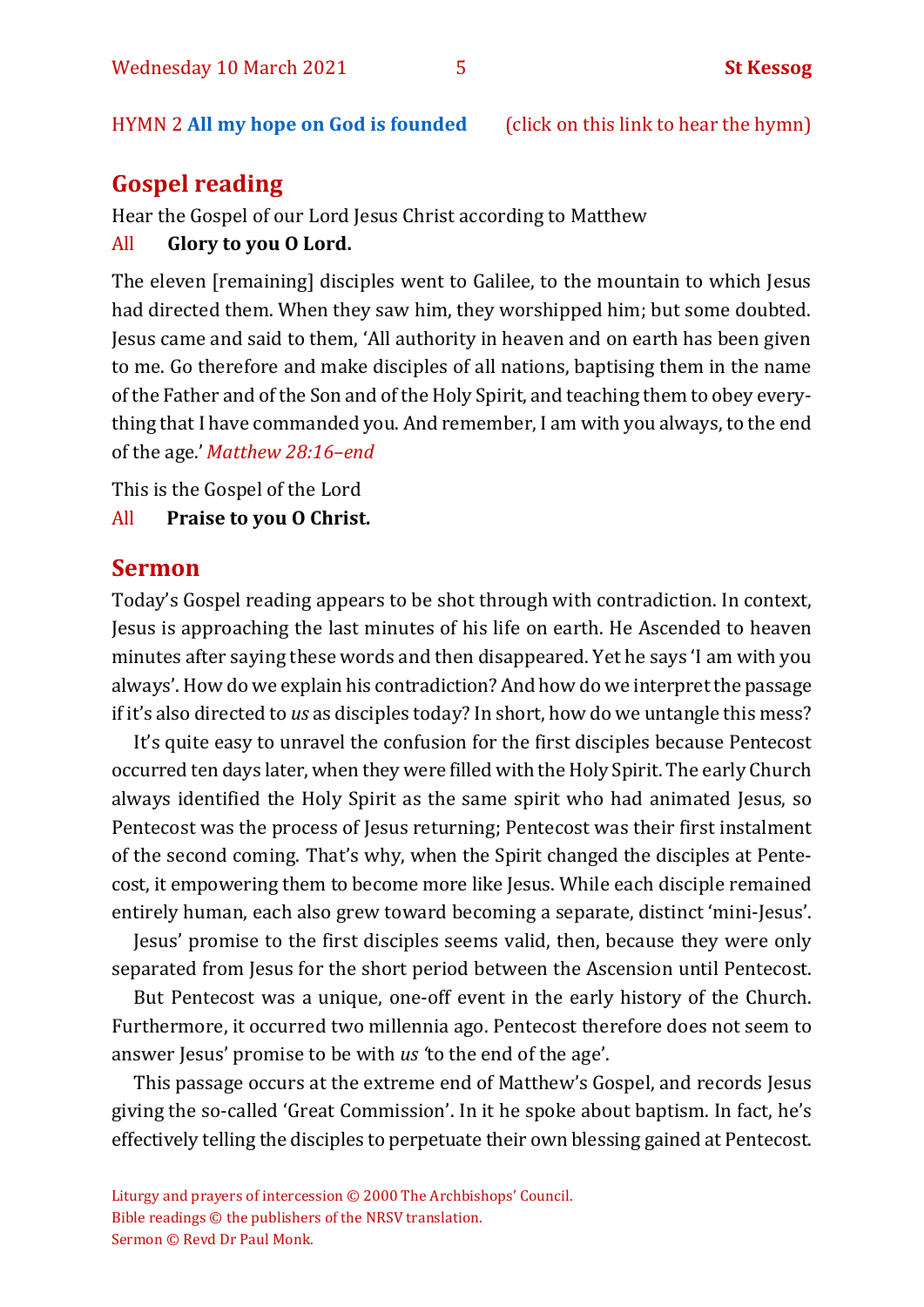The Holy Spirit enters a human soul at baptism. In effect, baptism is the occasion in which the Spirit passes from one believer to another. Seen in this light, baptism is a cascade of spiritual anointing with the Spirit filling ever more people. Baptism acts like a chain reaction as it enables a growth in the number of new Christians.

At each baptism, the Holy Spirit wants to create a new mini-Jesus just as it created a series of mini-Jesuses on the original Day of Pentecost. It also explains why we call baptism a 'Christ-ening'—it's literally, a '*Christ*-ening', the kick-start of the process that takes people entirely like us and makes them more Christ-like.

Each baptised person lives within their own unique life. That's why the Holy Spirit creates within each of us a different, customised form of Christlikeness.

At the Great Commission, Jesus instructed his disciples to baptise 'all nations' which means that everyone has the capability of becoming like Jesus. It also helps explain how Christians today can genuinely say, with all disciples from Pentecost until now, that Jesus is indeed 'with them always.' No wonder Isaiah predicts, 'all the ends of the earth shall see the salvation of our God.'

### **The Creed**

Do you believe and trust in God the Father, the source of all being and life, the one for whom we exist?

#### All **We believe and trust in him.**

Do you believe and trust in God the Son, who took our human nature, died for us and rose again?

#### All **We believe and trust in him.**

Do you believe and trust in God the Holy Spirit, who gives life to the people of God and makes Christ known in the world?

#### All **We believe and trust in him.**

This is the faith of the Church.

All **This is our faith. We believe and trust in one God, Father, Son and Holy Spirit. Amen.**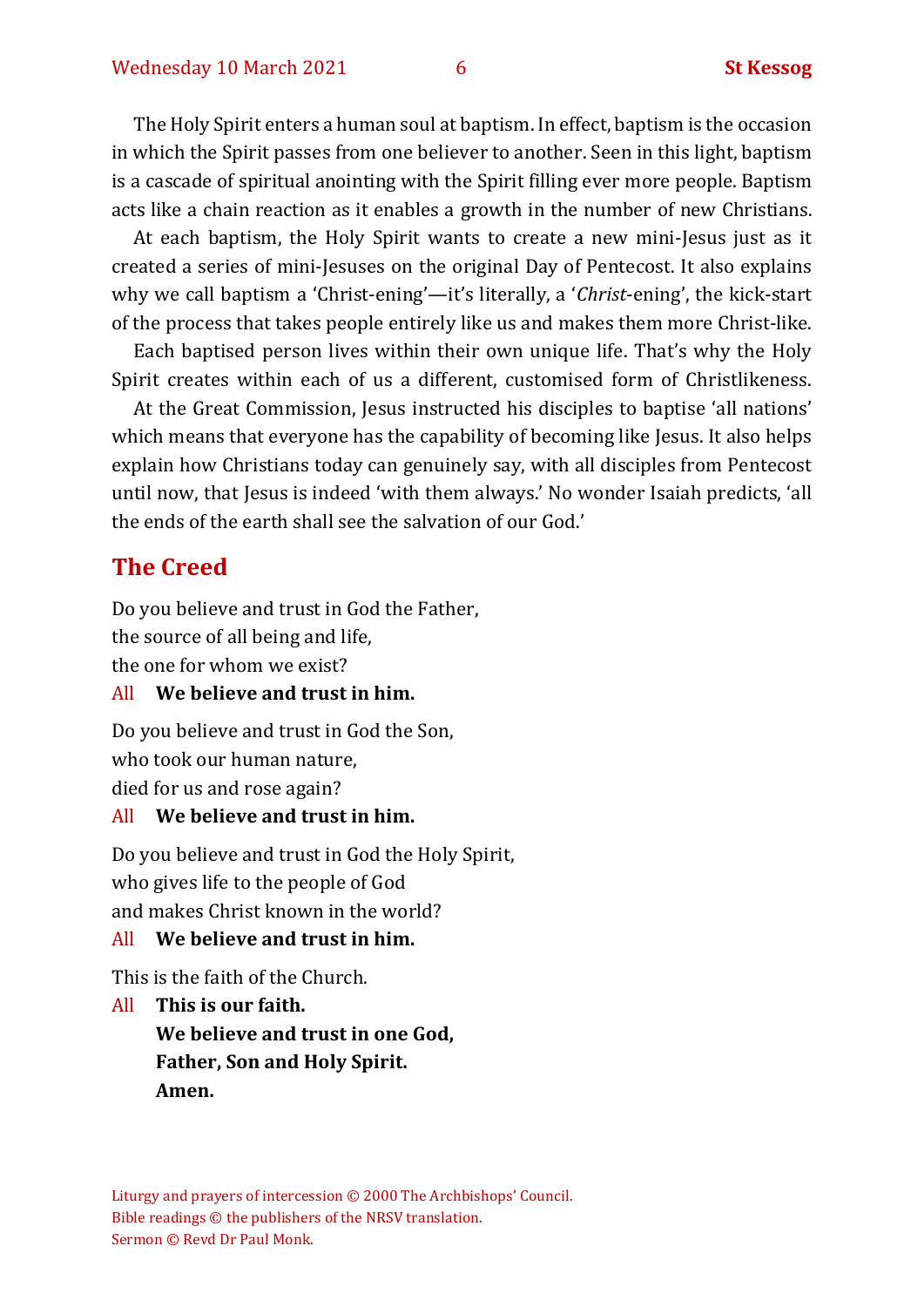# **Prayers of intercession**

In the power of the Spirit and in union with Christ, let us pray to the Father.

God of our salvation, hope of all the ends of the earth, we pray:

### All **Your kingdom come.**

That the world may know Jesus Christ as the Prince of Peace,

we pray:

#### All **Your kingdom come.**

That all who are estranged and without hope may be brought near in the blood of Christ, we pray:

#### All **Your kingdom come.**

That the Church may be one in serving

and proclaiming the gospel,

we pray:

### All **Your kingdom come.**

That we may be bold to speak the word of God while you stretch out your hand to save,

we pray:

### All **Your kingdom come.**

That the Church may be generous in giving, faithful in serving, bold in proclaiming, we pray:

### All **Your kingdom come.**

That the Church may welcome and support all whom God calls to faith,

we pray:

### All **Your kingdom come.**

That all who serve the gospel may be kept in safety while your word accomplishes its purpose,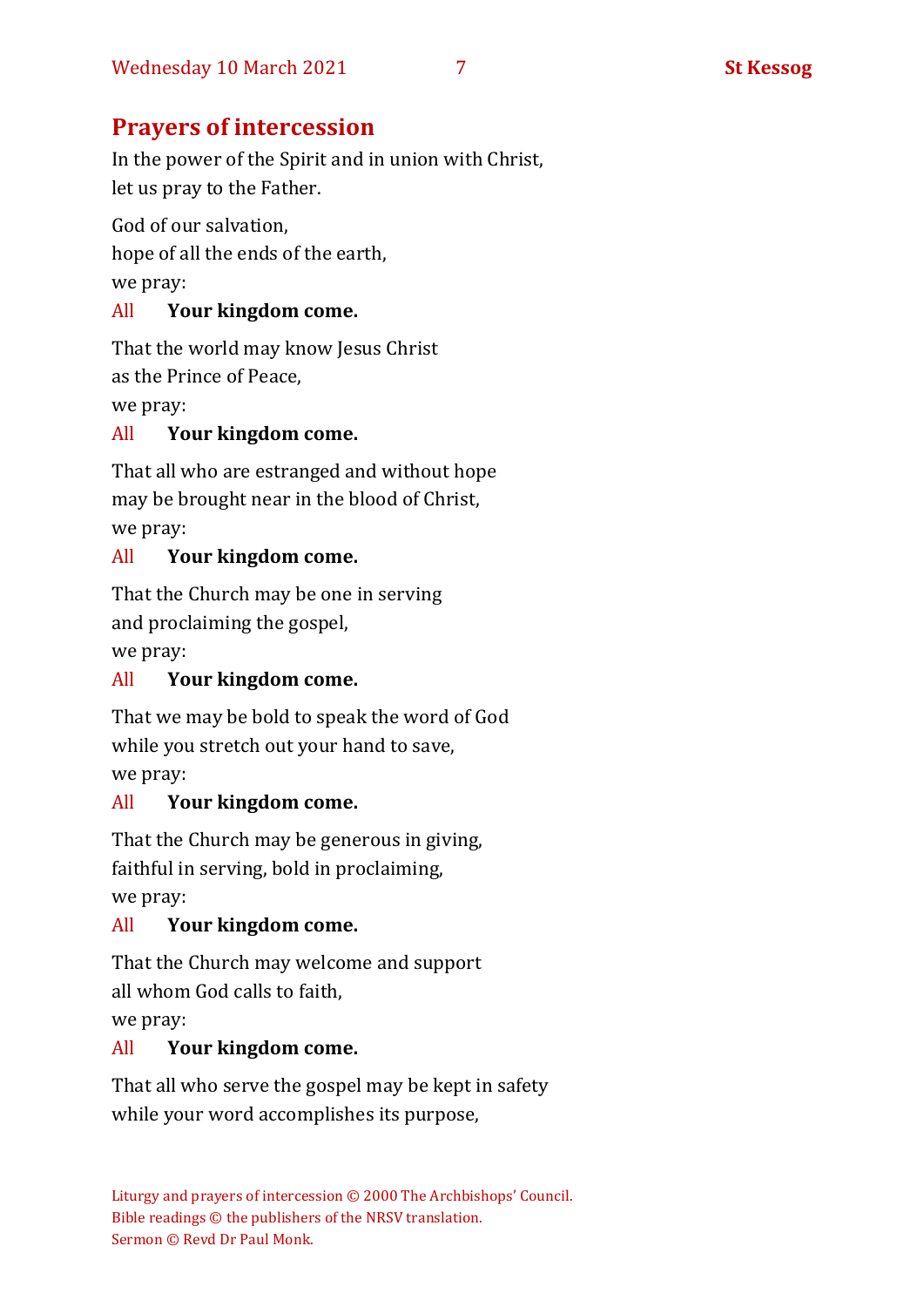we pray:

#### All **Your kingdom come.**

That all who suffer for the gospel

may know the comfort and glory of Christ,

we pray:

#### All **Your kingdom come.**

That the day may come when every knee shall bow and every tongue confess that Jesus Christ is Lord, we pray:

#### All **Your kingdom come.**

Almighty God,

by your Holy Spirit you have made us one

with your saints in heaven and on earth:

grant that in our earthly pilgrimage

we may ever be supported by this fellowship of love and prayer,

and know ourselves surrounded by their witness

to your power and mercy;

through Jesus Christ our Lord.

```
All Amen.
```
Merciful Father,

All **accept these prayers for the sake of your Son, our Saviour Jesus Christ. Amen.**

# **The peace**

We are fellow-citizens with the saints and of the household of God, through Christ our Lord, who came and preached peace to those who were far off and those who were near.

The peace of the Lord be always with you,

All **And also with you.**

HYMN 3 **[Purify my heart](https://www.youtube.com/watch?v=0IvXA0yRDwY)** (please click on this link to hear the hymn)

The liturgy of the Communion Service appears below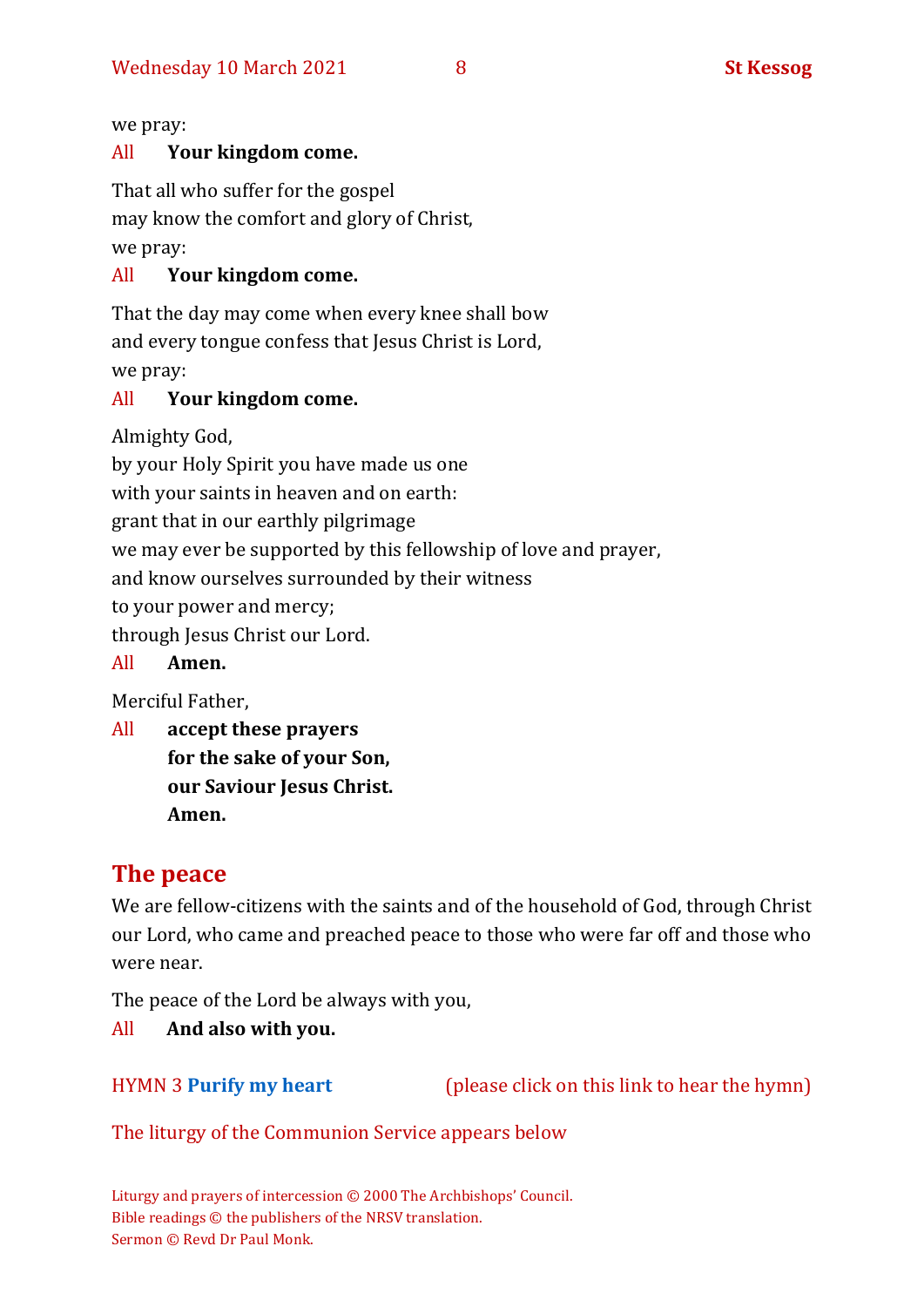# The Dismissal

May God, whose glory is reflected in the lives of his saints, pour upon you the riches of his grace, and equip you and strengthen you to proclaim his word. And the blessing of God almighty, the Father, the Son, and the Holy Spirit, be among you and remain with you always.

All **Amen.**

HYMN 4 **My Jesus, [my saviour](https://www.youtube.com/watch?v=mqSQvoinDE4)** (please click on this link to hear the hymn)

Go in peace to love and serve the Lord.

All **In the name of Christ. Amen.**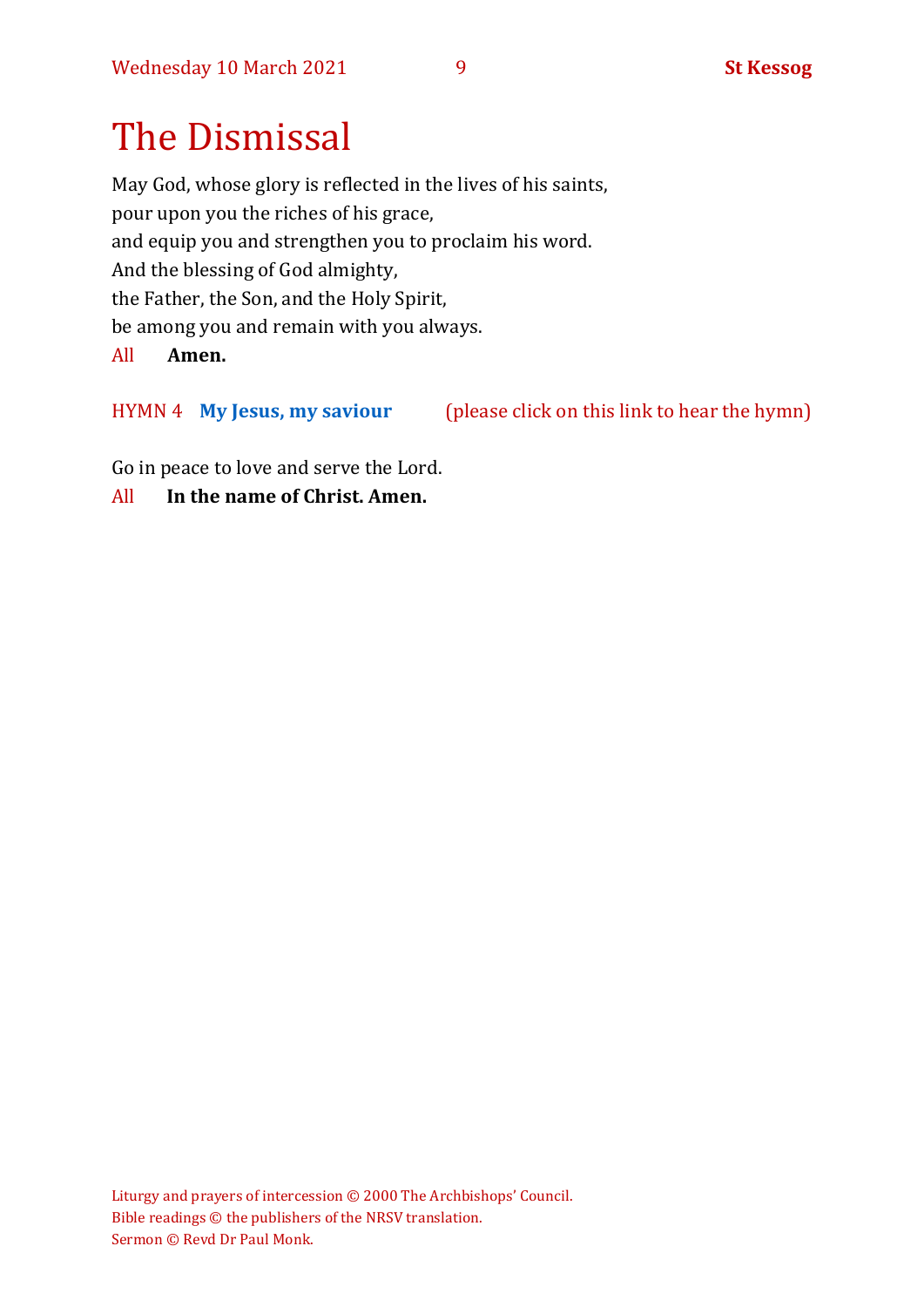# The Liturgy of the Sacrament

# Eucharistic Prayer (prayer E)

The Lord be with you

# All **and also with you.**

Lift up your hearts.

# All **We lift them to the Lord.**

Let us give thanks to the Lord our God.

## All **It is right to give thanks and praise.**

It is indeed right, our duty and our joy, always and everywhere to give you thanks, holy Father, almighty and eternal God, through Jesus Christ our Lord. And now we give thanks, most gracious God, surrounded by a great cloud of witnesses and glorified in the assembly of your saints. The glorious company of apostles praise you. The noble fellowship of prophets praise you. The white-robed army of martyrs praise you. We, your holy Church, acclaim you. In communion with angels and archangels, and with all who served you on earth and worship you now in heaven, we raise our voice to proclaim your glory, for ever praising you and saying:

All **Holy, holy, holy Lord, God of power and might, heaven and earth are full of your glory. Hosanna in the highest. Blessed is he who comes in the name of the Lord. Hosanna in the highest.**

We praise and bless you, loving Father, through Jesus Christ, our Lord; and as we obey his command, send your Holy Spirit, that broken bread and wine outpoured may be for us the body and blood of your dear Son.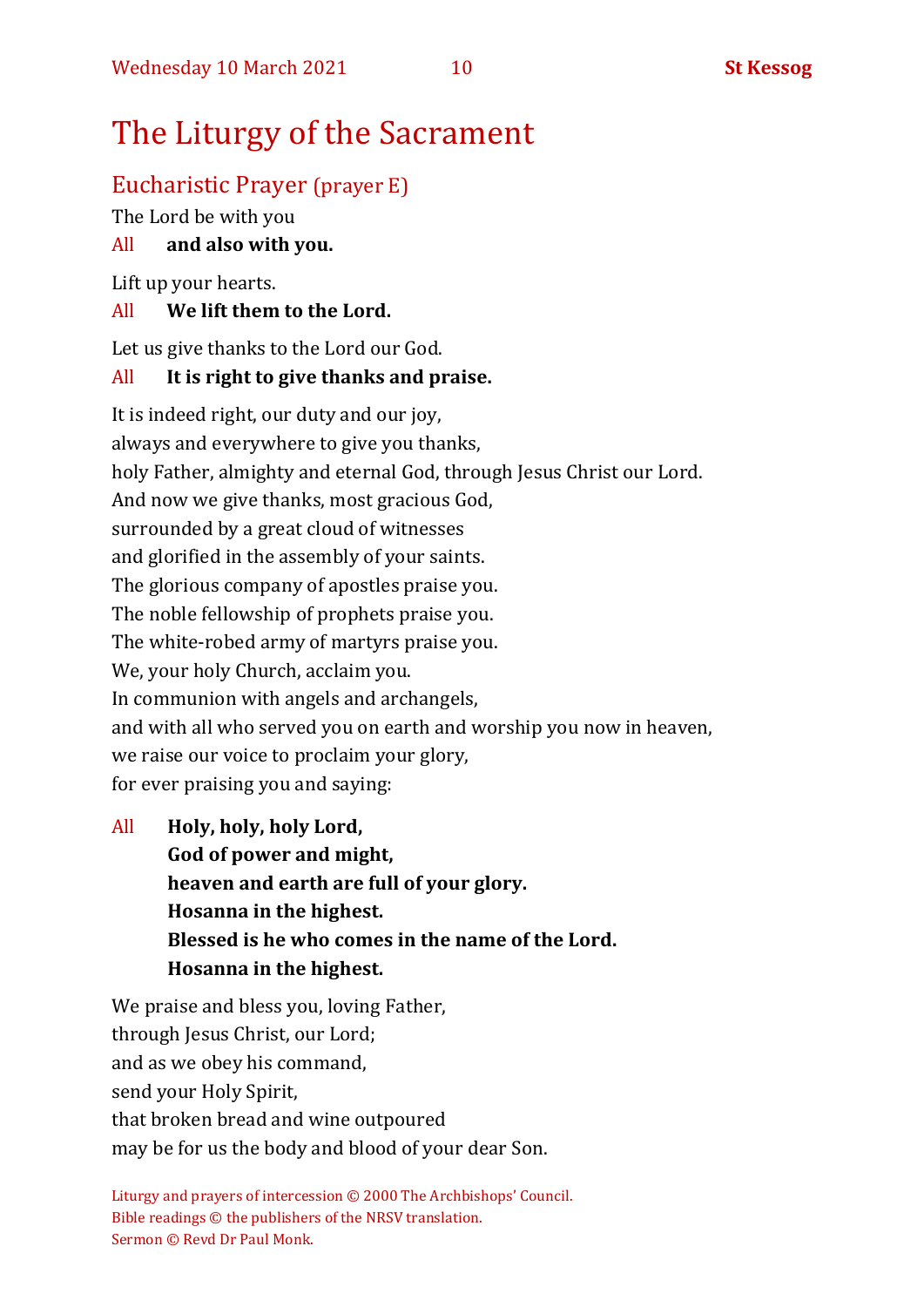On the night before he died he had supper with his friends and, taking bread, he praised you. He broke the bread, gave it to them and said: Take, eat; this is my body which is given for you; do this in remembrance of me.

When supper was ended he took the cup of wine. Again he praised you, gave it to them and said: Drink this, all of you; this is my blood of the new covenant, which is shed for you and for many for the forgiveness of sins. Do this, as often as you drink it, in remembrance of me.

So, Father, we remember all that Jesus did, in him we plead with confidence his sacrifice made once for all upon the cross.

Bringing before you the bread of life and cup of salvation, we proclaim his death and resurrection until he comes in glory.

Great is the mystery of faith:

All **Christ has died. Christ is risen. Christ will come again.**

Lord of all life, help us to work together for that day when your kingdom comes and justice and mercy will be seen in all the earth.

Look with favour on your people, gather us in your loving arms and bring us with Kessog and all the saints to feast at your table in heaven.

Through Christ, and with Christ, and in Christ, in the unity of the Holy Spirit, all honour and glory are yours, O loving Father, for ever and ever.

#### All **Amen.**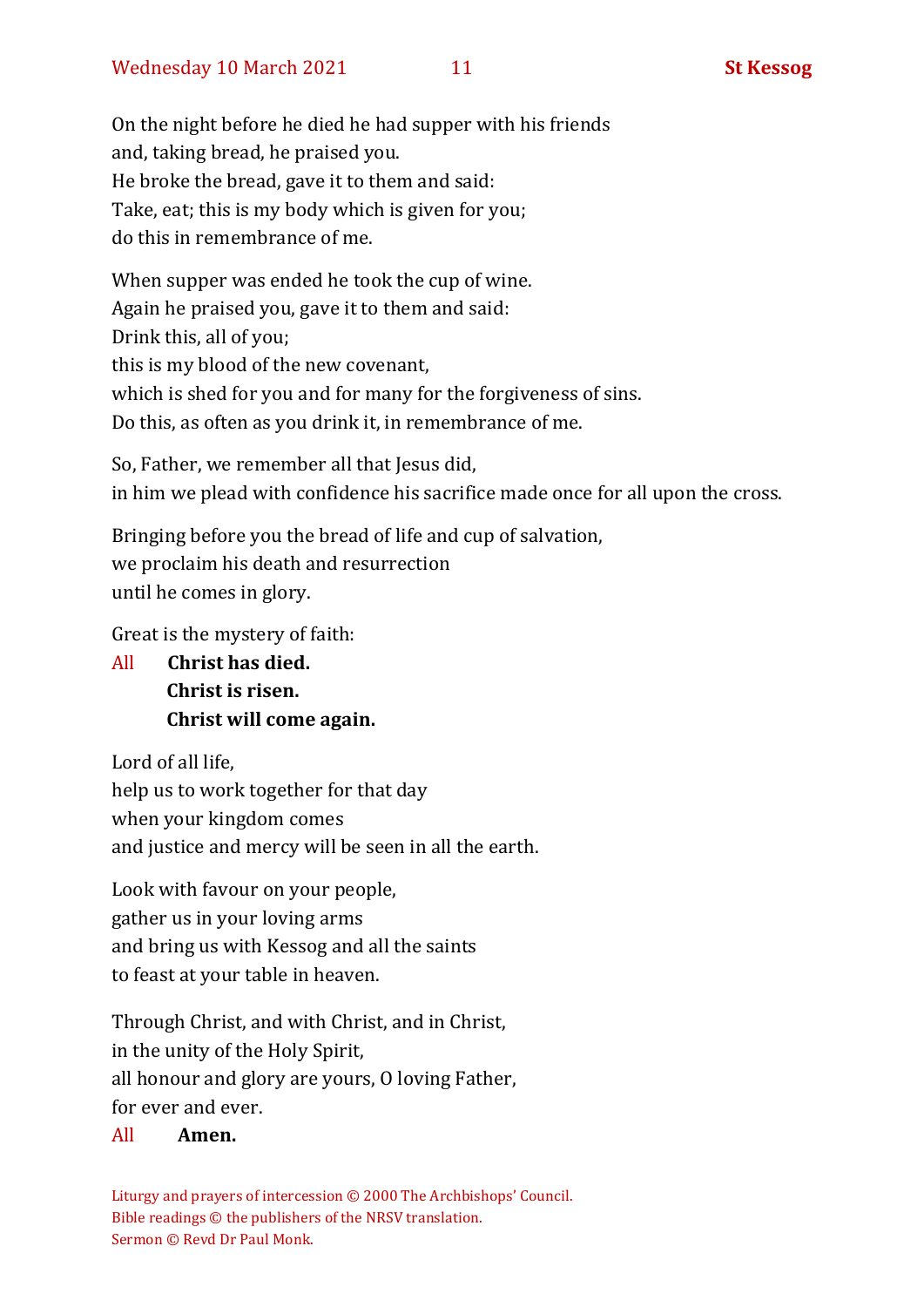# The Lord's Prayer

As our Saviour taught us, so we pray

All **Our Father in heaven, hallowed be your name, your kingdom come, your will be done, on earth as in heaven. Give us today our daily bread. Forgive us our sins as we forgive those who sin against us. Lead us not into temptation but deliver us from evil. For the kingdom, the power,** 

**and the glory are yours now and for ever. Amen.**

# Breaking of the Bread

We break this bread to share in the body of Christ.

- All **Though we are many, we are one body, because we all share in one bread.**
- All **Lamb of God,**

**you take away the sin of the world, have mercy on us.**

**Lamb of God,** 

**you take away the sin of the world, have mercy on us.**

**Lamb of God,** 

**you take away the sin of the world, grant us peace.**

Draw near with faith. Receive the body of our Lord Jesus Christ which he gave for you, and his blood which he shed for you. Eat and drink in remembrance that he died for you, and feed on him in your hearts by faith with thanksgiving.